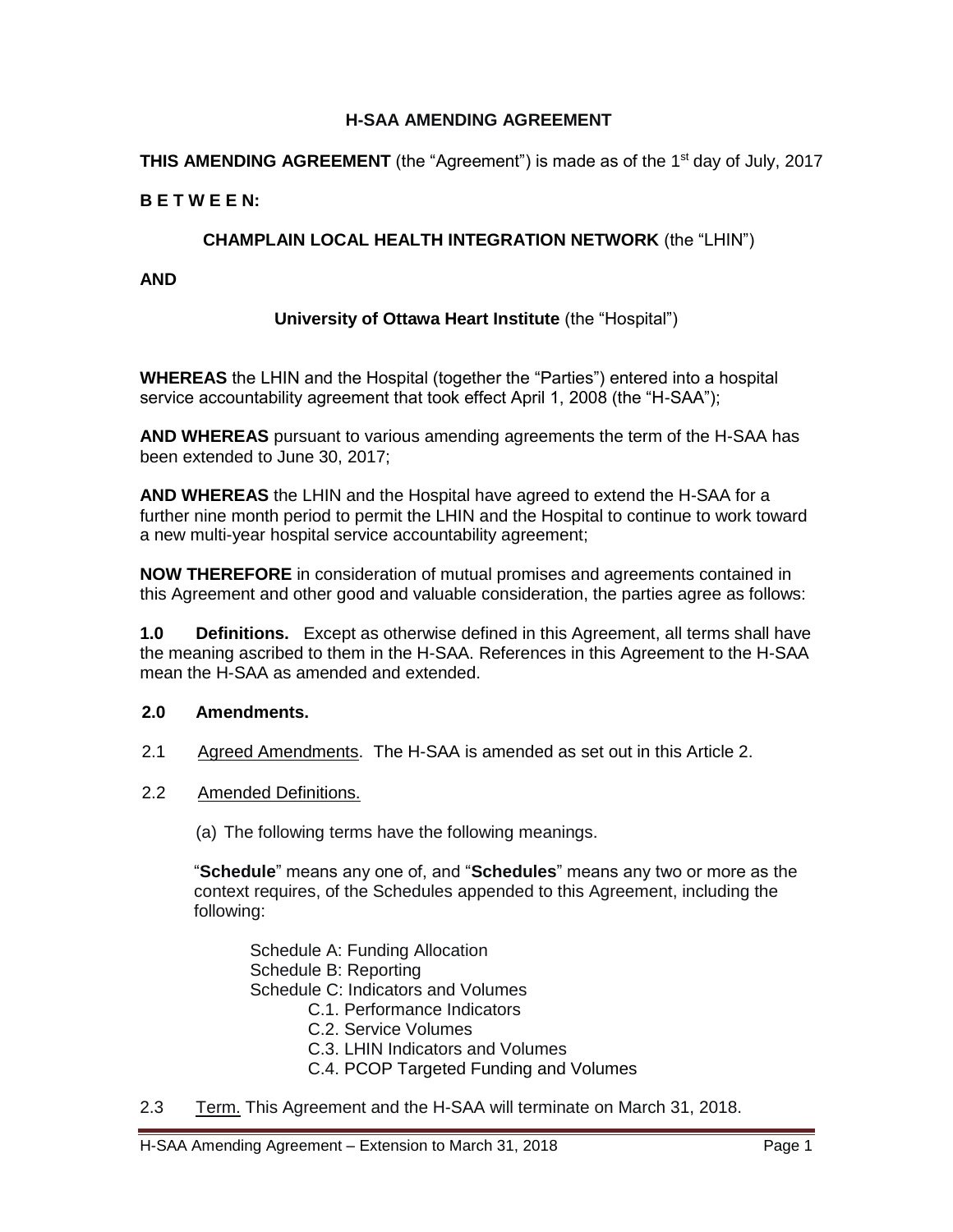- $3.0$ Effective Date. The amendments set out in Article 2 shall take effect on July 1. 2017. All other terms of the H-SAA shall remain in full force and effect.
- Governing Law. This Agreement and the rights, obligations and relations of the 4.0 Parties will be governed by and construed in accordance with the laws of the Province of Ontario and the federal laws of Canada applicable therein.
- Counterparts. This Agreement may be executed in any number of counterparts,  $6.0$ each of which will be deemed an original, but all of which together will constitute one and the same instrument.
- Entire Agreement. This Agreement constitutes the entire agreement between  $6.0$ the Parties with respect to the subject matter contained in this Agreement and supersedes all prior oral or written representations and agreements.

IN WITNESS WHEREOF the Parties have executed this Agreement on the dates set out below.

CHAMPLAIN LOCAL HEALTH INTEGRATION NETWORK By: Jean-Pierre Boisclair, Chair

And by:

Date

**Chantale LeClerc, CEO** 

#### **University of Ottawa Heart Institute**

By:

Paul Labarge,

And by:

Thierry Mesana, President & CEO

re 28,2017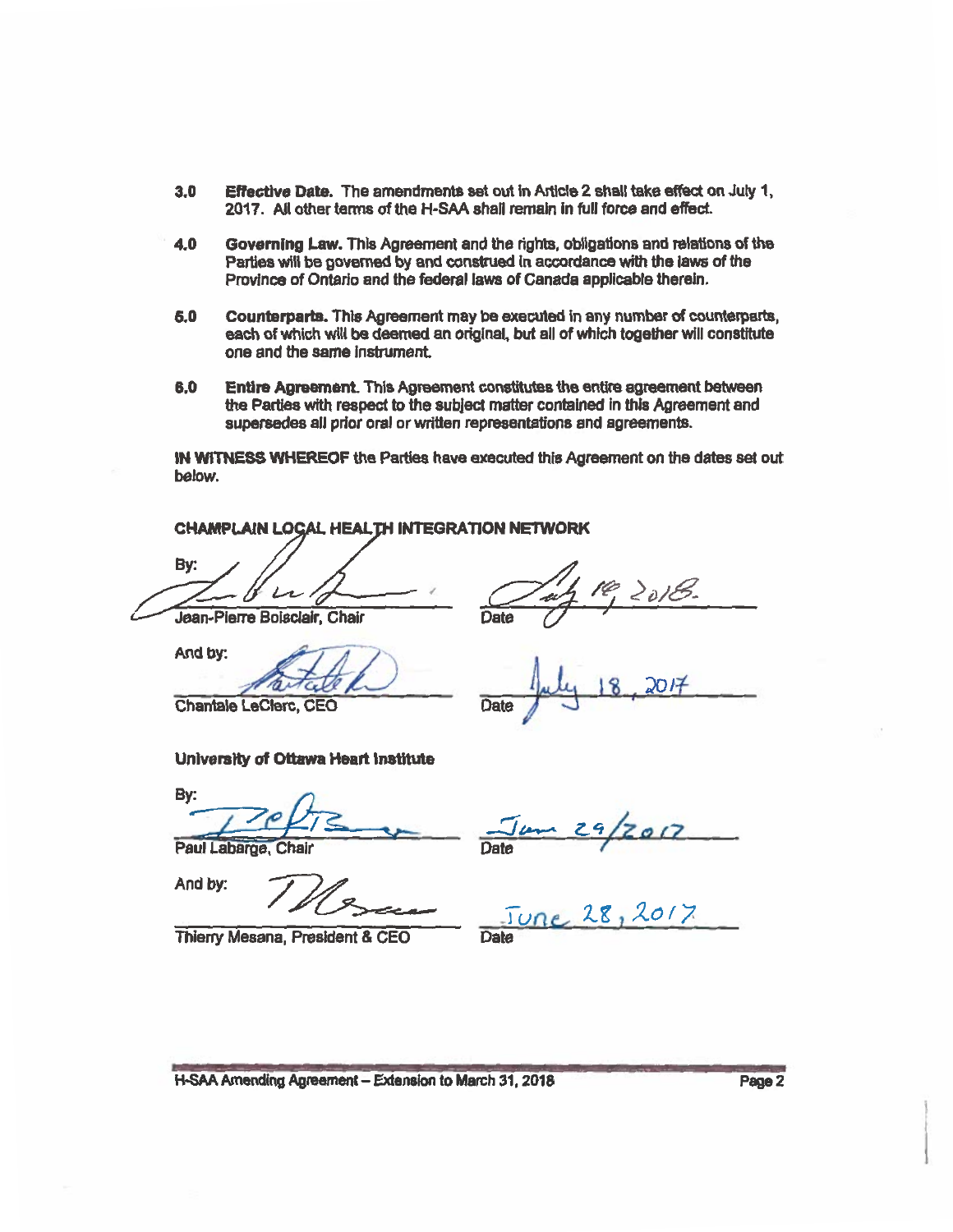961

Facility #: Hospital Name:

University of Ottawa Heart Institute

Hospital Legal Name:

University of Ottawa Heart Institute

## **2017-2018 Schedule A Funding Allocation**

|                                                                                                            |                                  | 2017-2018                       |
|------------------------------------------------------------------------------------------------------------|----------------------------------|---------------------------------|
|                                                                                                            | [1] Estimated Funding Allocation |                                 |
| <b>Section 1: FUNDING SUMMARY</b>                                                                          |                                  |                                 |
| <b>LHIN FUNDING</b>                                                                                        | [2] Base                         |                                 |
| LHIN Global Allocation (Includes Sec. 3)                                                                   | \$16,770,572                     |                                 |
| Health System Funding Reform: HBAM Funding                                                                 | \$47,178,687                     |                                 |
| Health System Funding Reform: QBP Funding (Sec. 2)                                                         | \$3,548,916                      |                                 |
| Post Construction Operating Plan (PCOP)                                                                    | \$0                              |                                 |
| Provincial Program Services ("PPS") (Sec. 4)                                                               | \$68,196,915                     | [2] Incremental/One-Time<br>\$0 |
| Other Non-HSFR Funding (Sec. 5)                                                                            | \$0                              | \$2,012,462                     |
| <b>Sub-Total LHIN Funding</b>                                                                              | \$135,695,090                    | \$2,012,462                     |
|                                                                                                            |                                  |                                 |
| <b>NON-LHIN FUNDING</b><br>[3] Cancer Care Ontario and the Ontario Renal Network                           | \$0                              |                                 |
| Recoveries and Misc. Revenue                                                                               | \$6,974,665                      |                                 |
| Amortization of Grants/Donations Equipment                                                                 | \$810,000                        |                                 |
| OHIP Revenue and Patient Revenue from Other Payors                                                         | \$26,979,006                     |                                 |
| Differential & Copayment Revenue                                                                           | \$1,417,137                      |                                 |
| <b>Sub-Total Non-LHIN Funding</b>                                                                          |                                  |                                 |
|                                                                                                            | \$36,180,808                     |                                 |
| <b>Total 16/17 Estimated Funding Allocation (All Sources)</b>                                              | \$171,875,898                    | \$2,012,462                     |
|                                                                                                            | <b>Volume</b>                    | [4] Allocation                  |
| Section 2: HSFR - Quality-Based Procedures<br>Rehabilitation Inpatient Primary Unlilateral Hip Replacement | 0                                | \$0                             |
| Acute Inpatient Primary Unilateral Hip Replacement                                                         |                                  |                                 |
|                                                                                                            |                                  |                                 |
|                                                                                                            | $\mathbf 0$                      | \$0                             |
| Rehabilitation Inpatient Primary Unlilateral Knee Replacement                                              | $\mathbf 0$                      | \$0                             |
| Acute Inpatient Primary Unilateral Knee Replacement                                                        | 0                                | \$0                             |
| Acute Inpatient Hip Fracture                                                                               | 0                                | \$0                             |
| Knee Arthroscopy                                                                                           | 0                                | \$0                             |
| Elective Hips - Outpatient Rehab for Primary Hip Replacement                                               | 0                                | \$0                             |
| Elective Knees - Outpatient Rehab for Primary Knee Replacement                                             | $\mathbf 0$                      | \$0                             |
| Acute Inpatient Primary Bilateral Joint Replacement (Hip/Knee)                                             | $\mathbf 0$                      | \$0                             |
| Rehab Inpatient Primary Bilateral Hip/Knee Replacement                                                     | $\bf{0}$                         | \$0                             |
| Rehab Outpatient Primary Bilateral Hip/Knee Replacement                                                    | $\bf{0}$                         | \$0                             |
| Acute Inpatient Congestive Heart Failure                                                                   | 299                              | \$3.480.452                     |
| Acute Inpatient Stroke Hemorrhage                                                                          | 1                                | \$14,366                        |
| Acute Inpatient Stroke Ischemic or Unspecified                                                             | 3                                | \$27,644                        |
| Acute Inpatient Stroke Transient Ischemic Attack (TIA)                                                     | 0                                | \$0                             |
| Acute Inpatient Non-Cardiac Vascular Aortic Aneurysm excluding Advanced Pathway                            | 0                                | \$0                             |
| Acute Inpatient Non-Cardiac Vascular Lower Extremity Occlusive Disease                                     | 0                                | \$0                             |
| Unilateral Cataract Day Surgery                                                                            | 0                                | \$0                             |
| Inpatient Neonatal Jaundice (Hyperbilirubinemia)                                                           | 0                                | \$0                             |
| Acute Inpatient Tonsillectomy                                                                              | 0                                | \$0                             |
| Acute Inpatient Chronic Obstructive Pulmonary Disease                                                      | $\mathbf{2}$                     | \$9,985                         |
| Acute Inpatient Pneumonia<br>Non-Routine and Bilateral Cataract Day Surgery                                | $5\phantom{.0}$                  | \$16,469                        |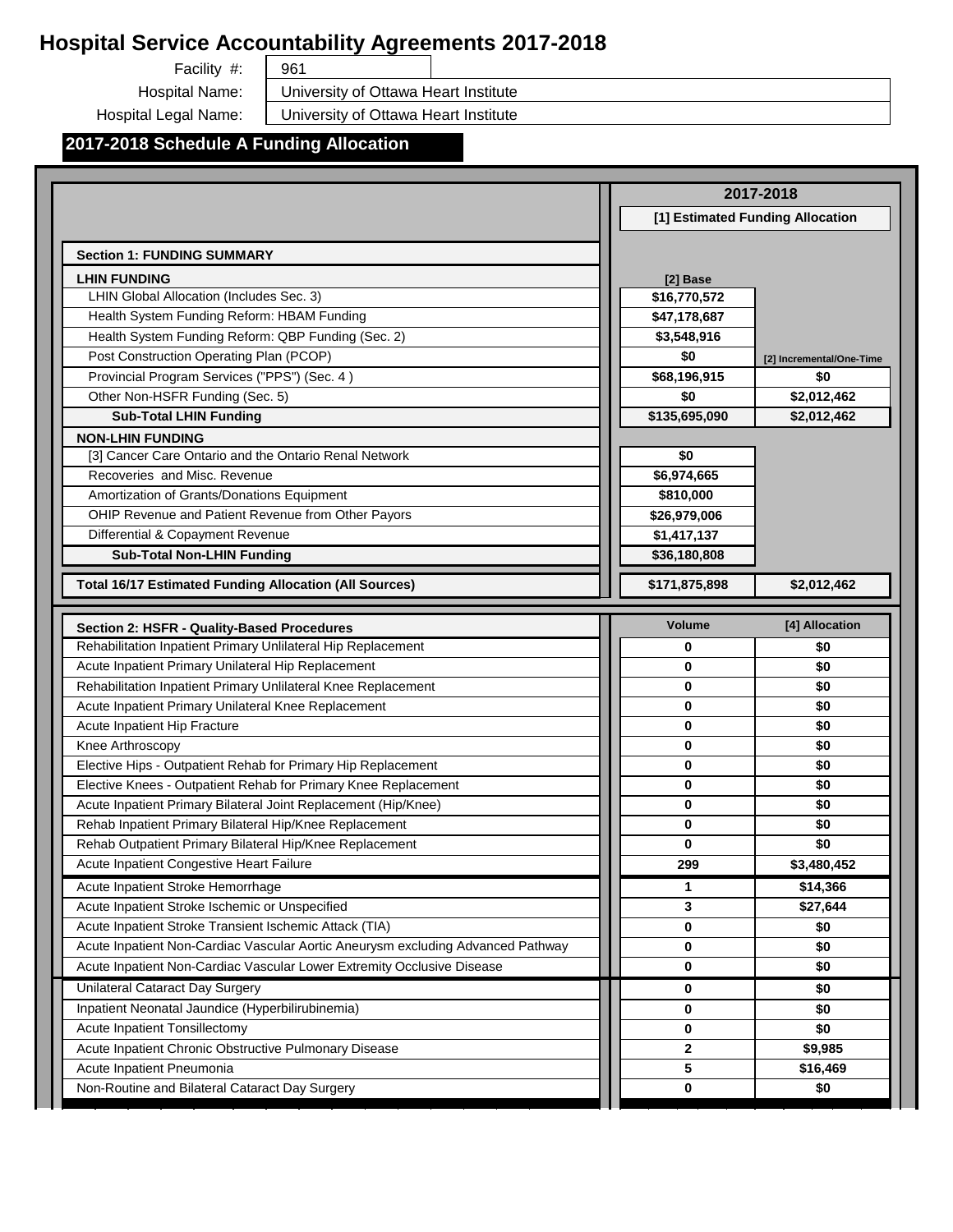961

Facility #: Hospital Name:

University of Ottawa Heart Institute

Hospital Legal Name:

University of Ottawa Heart Institute

# **2017-2018 Schedule A Funding Allocation**

| <b>Sub-Total Quality Based Procedure Funding</b>                                                                                                              | 310                      | \$3,548,916                     |
|---------------------------------------------------------------------------------------------------------------------------------------------------------------|--------------------------|---------------------------------|
| Section 3: Wait Time Strategy Services ("WTS")                                                                                                                | [2] Base                 |                                 |
| <b>General Surgery</b>                                                                                                                                        | \$0                      |                                 |
| <b>Pediatric Surgery</b>                                                                                                                                      | \$0                      |                                 |
| Hip & Knee Replacement - Revisions                                                                                                                            | \$0                      |                                 |
| Magnetic Resonance Imaging (MRI)                                                                                                                              | \$0                      |                                 |
| Ontario Breast Screening Magnetic Resonance Imaging (OBSP MRI)                                                                                                | \$0                      |                                 |
| Computed Tomography (CT)                                                                                                                                      | \$57,500                 |                                 |
| Other WTS Funding                                                                                                                                             | \$0                      |                                 |
| Other WTS Funding                                                                                                                                             | \$0                      |                                 |
| Other WTS Funding                                                                                                                                             | \$0                      |                                 |
| Other WTS Funding                                                                                                                                             | \$0                      |                                 |
| Other WTS Funding                                                                                                                                             | \$0                      |                                 |
| Other WTS Funding                                                                                                                                             | \$0                      |                                 |
| <b>Sub-Total Wait Time Strategy Services Funding</b>                                                                                                          | \$57,500                 |                                 |
|                                                                                                                                                               |                          |                                 |
| Section 4: Provincial Priority Program Services ("PPS")<br><b>Cardiac Surgery</b>                                                                             | [2] Base<br>\$64,478,871 | [2] Incremental/One-Time<br>\$0 |
| <b>Other Cardiac Services</b>                                                                                                                                 | \$0                      | \$0                             |
| Organ Transplantation                                                                                                                                         | \$3,718,044              | \$0                             |
| Neurosciences                                                                                                                                                 | \$0                      | \$0                             |
| <b>Bariatric Services</b>                                                                                                                                     | \$0                      | \$0                             |
| Regional Trauma                                                                                                                                               | \$0                      | \$0                             |
| Sub-Total Provincial Priority Program Services Funding                                                                                                        | \$68,196,915             | \$0                             |
|                                                                                                                                                               |                          |                                 |
| <b>Section 5: Other Non-HSFR</b>                                                                                                                              | [2] Base                 | [2] Incremental/One-Time        |
| LHIN One-time payments                                                                                                                                        | \$0                      | \$349,000                       |
| MOH One-time payments                                                                                                                                         | \$0                      | \$1,663,462                     |
| <b>LHIN/MOH Recoveries</b>                                                                                                                                    | \$0                      |                                 |
| Other Revenue from MOHLTC                                                                                                                                     | \$0                      |                                 |
| Paymaster                                                                                                                                                     | \$0                      |                                 |
| <b>Sub-Total Other Non-HSFR Funding</b>                                                                                                                       | \$0                      | \$2,012,462                     |
| Section 6: Other Funding                                                                                                                                      |                          |                                 |
| (Info. Only. Funding is already included in Sections 1-4 above)                                                                                               | [2] Base                 | [2] Incremental/One-Time        |
| Grant in Lieu of Taxes (Inc. in Global Funding Allocation Sec. 1)                                                                                             | \$0                      | \$10,575                        |
| [3] Ontario Renal Network Funding (Inc. in Cancer Care Ontario Funding Sec. 4)                                                                                | \$0                      | \$0                             |
| <b>Sub-Total Other Funding</b>                                                                                                                                | \$0                      | \$10,575                        |
|                                                                                                                                                               |                          |                                 |
| * Targets for Year 3 of the agreement will be determined during the annual refresh process.                                                                   |                          |                                 |
| [1] Estimated funding allocations.                                                                                                                            |                          |                                 |
| [2] Funding allocations are subject to change year over year.                                                                                                 |                          |                                 |
| [3] Funding provided by Cancer Care Ontario, not the LHIN.                                                                                                    |                          |                                 |
| [4] All QBP Funding is fully recoverable in accordance with Section 5.6 of the H-SAA. QBP Funding is not base funding for the purposes of<br>the BOND policy. |                          |                                 |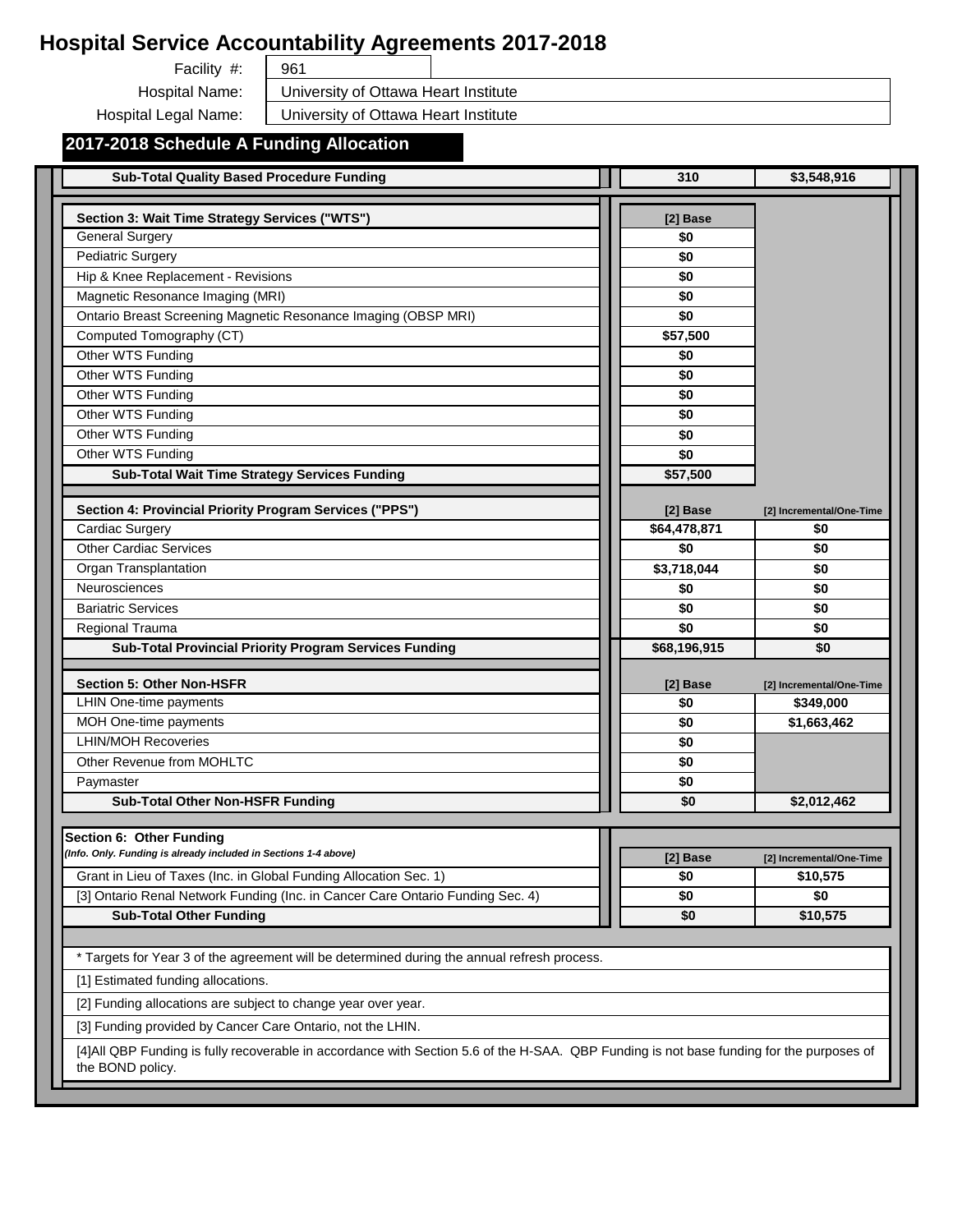Facility #: Hospital Name: Hospital Legal Name:

961 University of Ottawa Heart Institute University of Ottawa Heart Institute `

## **2017-2018 Schedule B: Reporting Requirements**

| 1. MIS Trial Balance                                                     | Due Date<br>2017-2018        |
|--------------------------------------------------------------------------|------------------------------|
| Q2 - April 01 to September 30                                            | 31 October 2017              |
| Q3 - October 01 to December 31                                           | 31 January 2018              |
| Q4 - January 01 to March 31                                              | 31 May 2018                  |
| 2. Hospital Quartery SRI Reports and Supplemental Reporting as Necessary | <b>Due Date</b><br>2017-2018 |
| Q2 - April 01 to September 30                                            | 07 November 2017             |
| Q3 - October 01 to December 31                                           | 07 February 2018             |
| Q4 - January 01 to March 31                                              | 7 June 2018                  |
| 3. Audited Financial Statements                                          | <b>Due Date</b><br>2017-2018 |
| <b>Fiscal Year</b>                                                       | 30 June 2018                 |
| 4. French Language Services Report                                       | Due Date<br>2017-2018        |
| <b>Fiscal Year</b>                                                       | 30 April 2018                |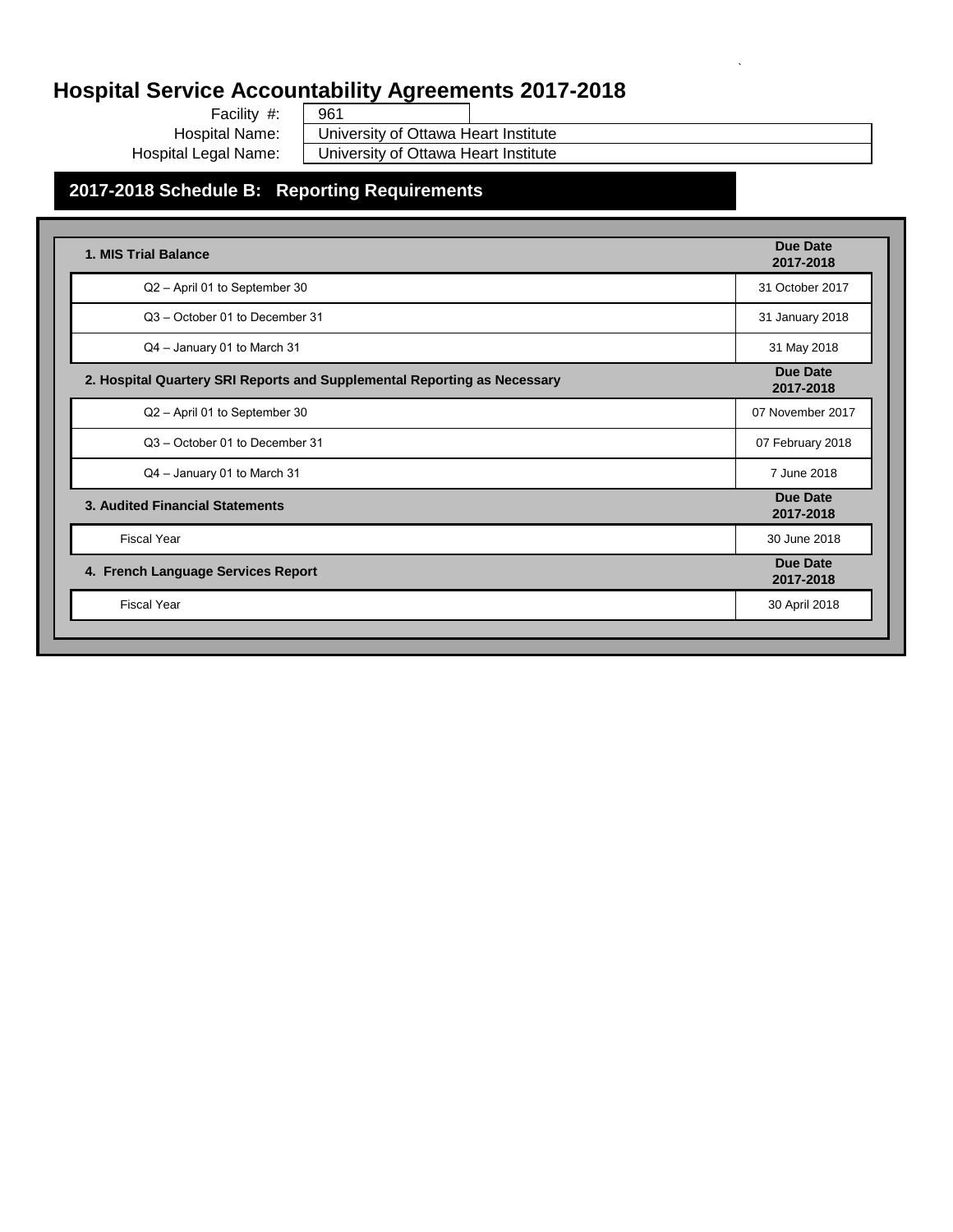Facility #: Hospital Name: Hospital Legal Name: Site Name:

**University of Ottawa Heart Institute**

**University of Ottawa Heart Institute**

**TOTAL ENTITY**

#### **2017-2018 Schedule C1 Performance Indicators**

| *Performance Indicators                                                                           | <b>Measurement</b><br><b>Unit</b> | <b>Performance Target</b><br>2017-2018 | Performance<br><b>Standard</b><br>2017-2018 |
|---------------------------------------------------------------------------------------------------|-----------------------------------|----------------------------------------|---------------------------------------------|
| 90th Percentile Emergency Department (ED) length of stay for Complex Patients                     | Hours                             | N/A                                    |                                             |
| 90th percentile ED Length of Stay for Minor/Uncomplicated Patients                                | <b>Hours</b>                      | <b>N/A</b>                             |                                             |
| Percent of Priority 2, 3 and 4 Cases Completed within Access Targets for Hip Replacements         | Percent                           | <b>N/A</b>                             |                                             |
| Percent of Priority 2, 3 and 4 Cases Completed within Access Targets for Knee Replacements        | Percent                           | N/A                                    |                                             |
| Percent of Priority 2, 3 and 4 Cases Completed within Access Targets for MRI                      | Percent                           | <b>N/A</b>                             |                                             |
| Percent of Priority 2, 3 and 4 Cases Completed within Access Targets for CT Scans                 | Percent                           | 90.0%                                  | $>= 90%$                                    |
| Readmissions to Own Facility within 30 days for selected HBAM Inpatient Grouper (HIG) Conditions  | Percent                           | 15.5%                                  | $= 0.171$                                   |
| Rate of Hospital Acquired Clostridium Difficile Infections                                        | Rate                              | 0.00                                   |                                             |
| <b>Explanatory Indicators</b>                                                                     | <b>Measurement</b><br><b>Unit</b> |                                        |                                             |
| Percent of Stroke/TIA Patients Admitted to a Stroke Unit During Their Inpatient Stay              | Percent                           |                                        |                                             |
| Hospital Standardized Mortality Ratio (HSMR)                                                      | Ratio                             |                                        |                                             |
| Rate of Ventilator-Associated Pneumonia                                                           | Rate                              |                                        |                                             |
| <b>Central Line Infection Rate</b>                                                                | Rate                              |                                        |                                             |
| Rate of Hospital Acquired Methicillin Resistant Staphylococcus Aureus Bacteremia                  | Rate                              |                                        |                                             |
| Percent of Priority 2, 3, and 4 cases completed within Access targets for Cardiac By-Pass Surgery | Percentage                        |                                        |                                             |
| Percent of Priority 2, 3, and 4 cases completed within Access targets for Cancer Surgery          | Percentage                        |                                        |                                             |
| Percent of Priority 2, 3 and 4 Cases Completed within Access Targets for Cataract Surgery         | Percentage                        |                                        |                                             |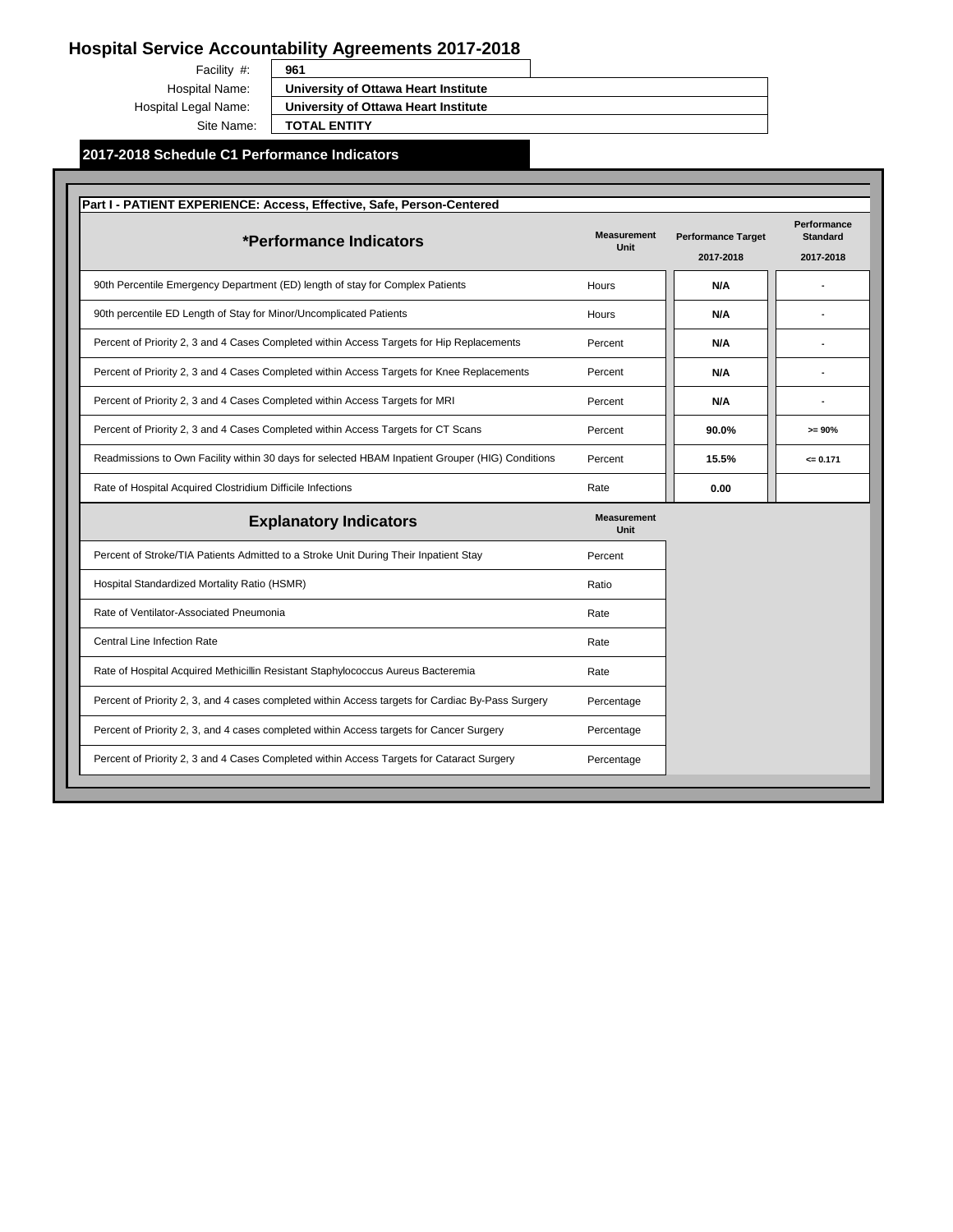Facility #: Hospital Name: Hospital Legal Name: Site Name:

**University of Ottawa Heart Institute**

**University of Ottawa Heart Institute**

**TOTAL ENTITY**

### **2017-2018 Schedule C1 Performance Indicators**

| Part II - ORGANIZATION HEALTH - EFFICIENCY, APPROPRIATELY RESOURCED, EMPLOYEE EXPERIENCE, GOVERNANCE |                            |                                        |                                             |
|------------------------------------------------------------------------------------------------------|----------------------------|----------------------------------------|---------------------------------------------|
| *Performance Indicators                                                                              | <b>Measurement</b><br>Unit | <b>Performance Target</b><br>2017-2018 | Performance<br><b>Standard</b><br>2017-2018 |
| Current Ratio (Consolidated - All Sector Codes and fund types                                        | Ratio                      | 0.80                                   | $>=0.80$                                    |
| Total Margin (Consolidated - All Sector Codes and fund types                                         | Percentage                 | $-1.24%$                               | $>= -1.24%$                                 |
| <b>Explanatory Indicators</b>                                                                        | <b>Measurement</b><br>Unit |                                        |                                             |
| Total Margin (Hospital Sector Only)                                                                  | Percentage                 |                                        |                                             |
| Adjusted Working Funds/ Total Revenue %                                                              | Percentage                 |                                        |                                             |

| *Performance Indicators                                                                                    | <b>Measurement</b><br>Unit | <b>Performance Target</b><br>2017-2018 | Performance<br><b>Standard</b><br>2017-2018 |
|------------------------------------------------------------------------------------------------------------|----------------------------|----------------------------------------|---------------------------------------------|
| Alternate Level of Care (ALC) Rate                                                                         | Percentage                 | 12.70%                                 | $= 13.97%$                                  |
| <b>Explanatory Indicators</b>                                                                              | <b>Measurement</b><br>Unit |                                        |                                             |
| Percentage of Acute Alternate Level of Care (ALC) Days (Closed Cases)                                      | Percentage                 |                                        |                                             |
| Repeat Unscheduled Emergency Visits Within 30 Days For Mental Health Conditions (Methodology<br>Updated)   | Percentage                 |                                        |                                             |
| Repeat Unscheduled Emergency Visits Within 30 Days For Substance Abuse Conditions (Methodology<br>Updated) | Percentage                 |                                        |                                             |

**Part IV - LHIN Specific Indicators and Performance targets: See Schedule C3**

**Targets for future years of the Agreement will be set during the Annual Refresh process. \*Refer to 2017-2018 H-SAA Indicator Technical Specification for further details.**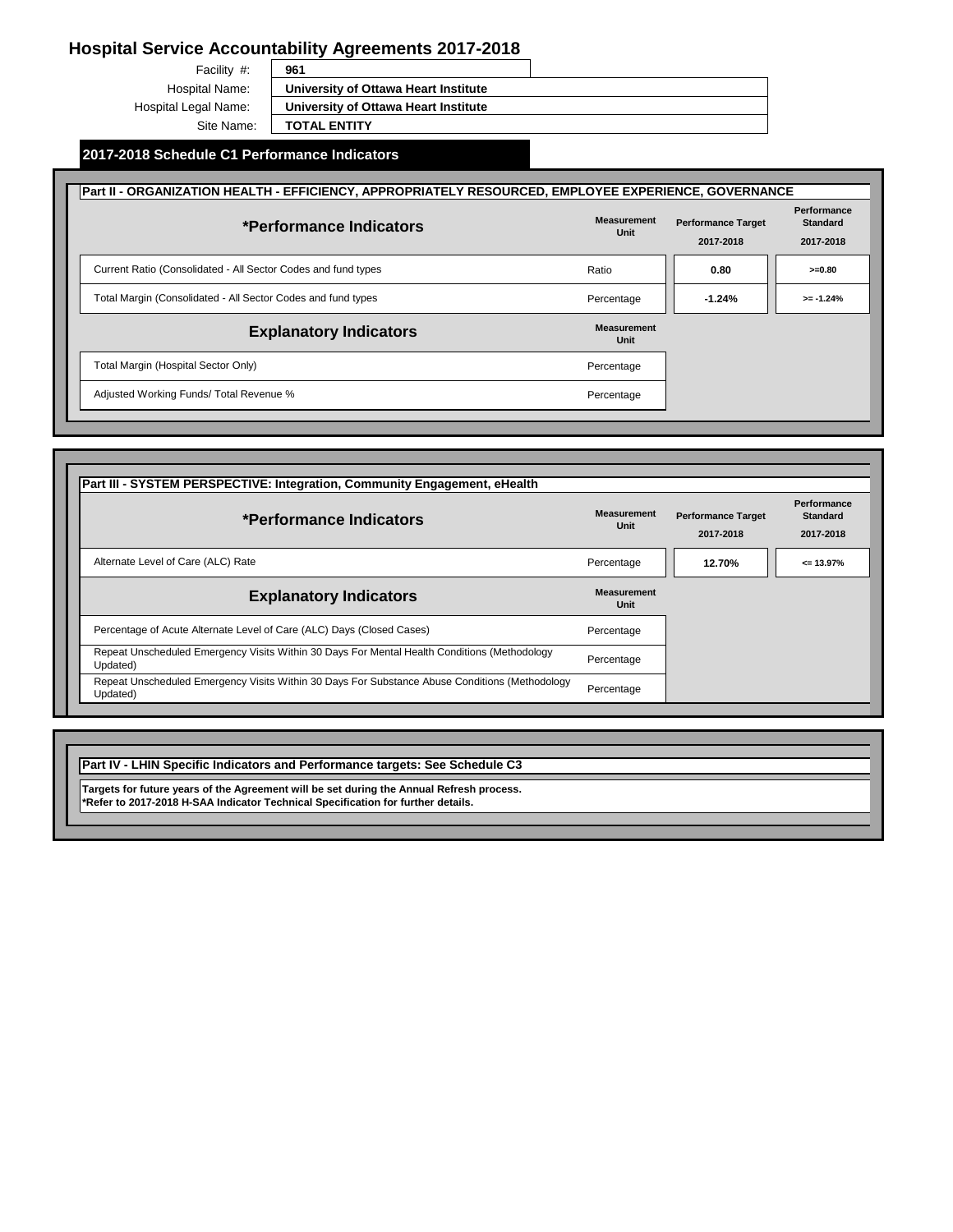**Facility #:** 

961 **Hospital Name:** University of Ottawa Heart Institute

**Hospital Legal Name:** University of Ottawa Heart Institute

**2017-2018 Schedule C2 Service Volumes**

|                                               | <b>Measurement Unit</b>      | <b>Performance Target</b><br>2017-2018 | <b>Performance Standard</b><br>2017-2018 |
|-----------------------------------------------|------------------------------|----------------------------------------|------------------------------------------|
| <b>Clinical Activity and Patient Services</b> |                              |                                        |                                          |
| <b>Ambulatory Care</b>                        | <b>Visits</b>                | 52,700                                 | $>= 42,160$ and $<= 63,240$              |
| <b>Complex Continuing Care</b>                | <b>Weighted Patient Days</b> | 0                                      |                                          |
| Day Surgery                                   | <b>Weighted Cases</b>        | 4,200                                  | $>= 3,780$ and $<= 4,620$                |
| Elderly Capital Assistance Program (ELDCAP)   | <b>Patient Days</b>          | 0                                      |                                          |
| <b>Emergency Department</b>                   | <b>Weighted Cases</b>        | 0                                      |                                          |
| <b>Emergency Department and Urgent Care</b>   | <b>Visits</b>                | 0                                      |                                          |
| Inpatient Mental Health                       | <b>Patient Days</b>          | 0                                      |                                          |
| Acute Rehabilitation Patient Days             | <b>Patient Days</b>          | 0                                      |                                          |
| <b>Total Inpatient Acute</b>                  | <b>Weighted Cases</b>        | 18,100                                 | $>= 17,195$ and $<= 19,005$              |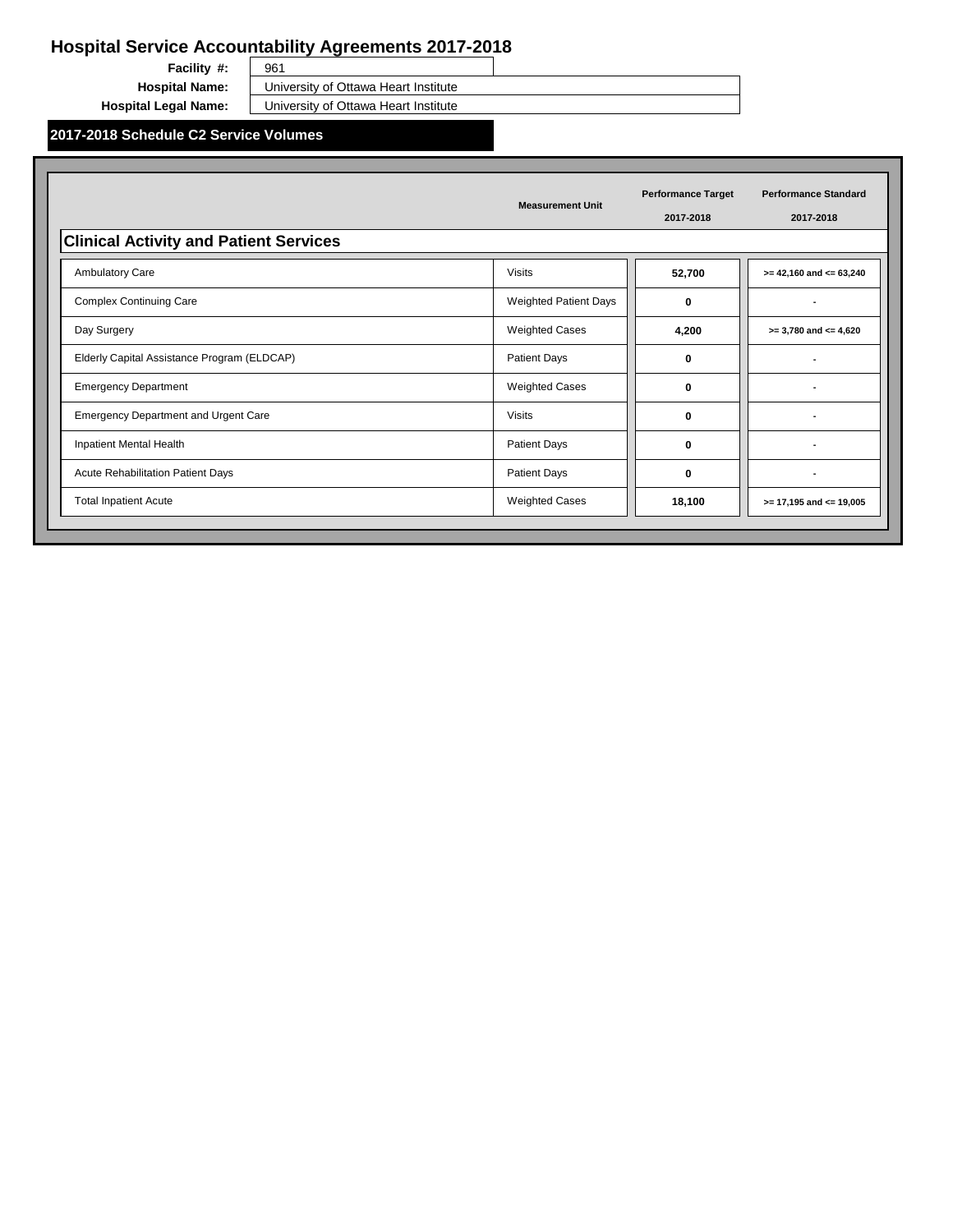**Facility #:** 

**Hospital Name:** University of Ottawa Heart Institute

**Hospital Legal Name:** University of Ottawa Heart Institute

**2017-2018 Schedule C3: LHIN Local Indicators and Obligations**

961

Performance Waiver: The Hospital Service Accountability Agreement between the LHIN and the University of Ottawa Heart Institute includes a basic requirement for the University of Ottawa Heart Institute to achieve and maintain a balanced budget (S.6.1.3(a)). The University of Ottawa Heart Institute has advised the LHIN that based on funding assumptions it anticipates incurring a deficit Total Margin (Consolidated) of no more than \$2,155,467 or 1.24% of total revenue (the "Deficit Amount") in fiscal 2017/18. The University of Ottawa Heart Institute agrees that it will not exceed \$2,155,467. The LHIN will waive the requirements of 6.1.3 (a) from July 1, 2017 to March 31, 2018 provided that: (i) the University of Ottawa Heart Institute develops an improvement plan that will enable the Hospital to achieve a balanced operating position by no later than March 31, 2018.

IT Systems: The Hospital understands that as a partner in the health care system, it has an obligation to participate in LHIN and provincial initiatives, with particular emphasis on the Connecting Ontario project and the Digital Health strategy. Hospital participation includes, but is not limited to, the identification of project leads/champions, participation in regional/ provincial planning and implementation groups, and any obligations that may be specified from time to time.

The Hospital understands that under legislation it is required to look for integration opportunities with other health service providers. The Hospital agrees that it will incorporate opportunities to collaborate and integrate IT services with other health service providers into their work plans. In so doing, the Hospital will be prepared to identify those areas, projects, or initiatives where collaboration is targeted.

The Hospital will comply with recommendations of the Provincial HIS Renewal Panel Report.

The hospital will work with ConnectingOntario Northern and Eastern Region to contribute to the provincial clinical document repository, engage in clinical viewer adoption activities, and other project deliverables for completion within agreed upon program timelines as per their MOU.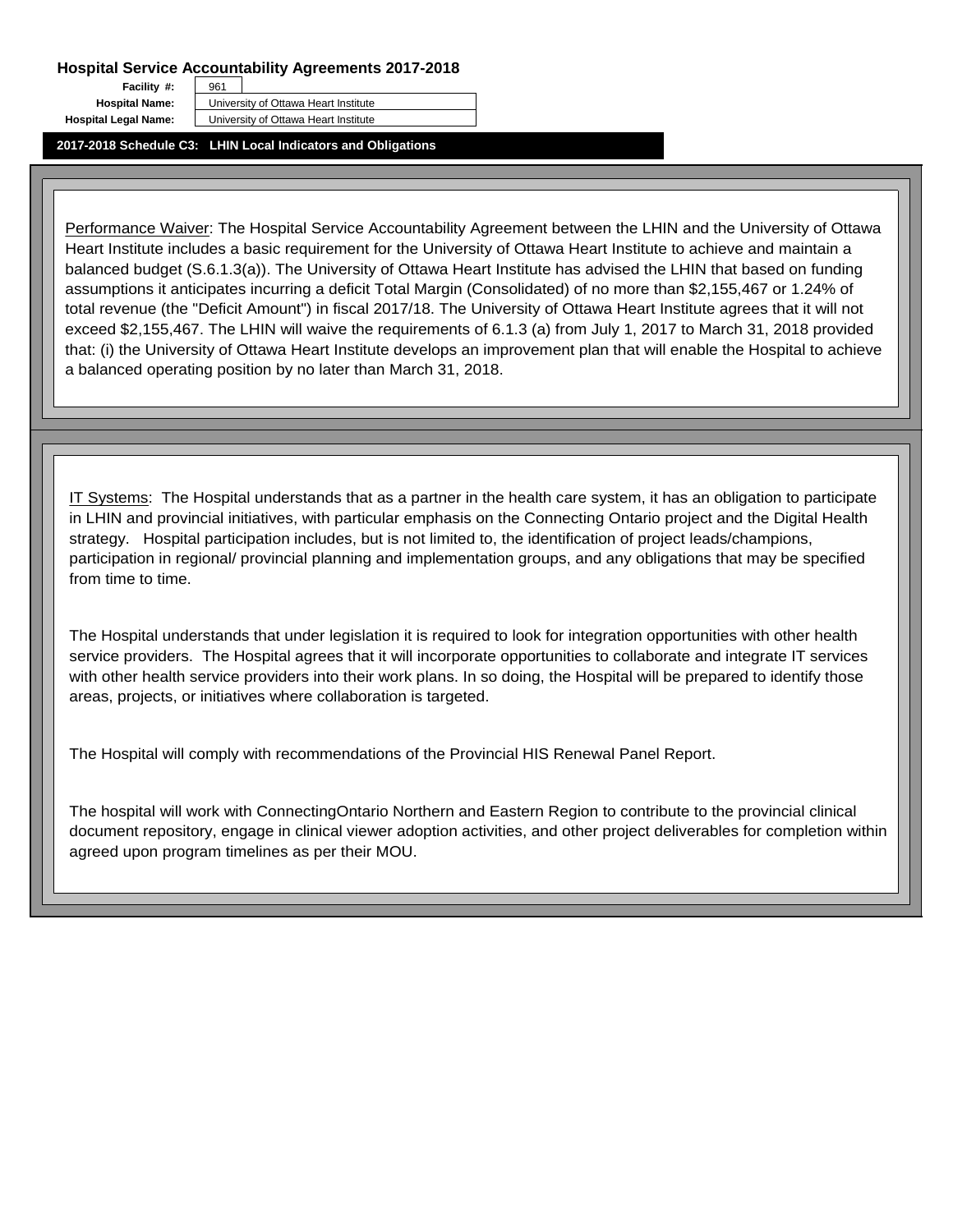961

**Facility #: Hospital Legal Name:** University of Ottawa Heart Institute

**Hospital Name:** University of Ottawa Heart Institute

**2017-2018 Schedule C3: LHIN Local Indicators and Obligations**

Heart Failure GAP Project: The Hospital will participate in the Acute Coronary Syndrome (ACS) and Chronic Heart Failure (CHF) Guidelines Applied in Practice (GAP) Projects. UOHI will receive data from other Champlain LHIN hospitals according to individual site agreements between UOHI and participating hospitals. UOHI will submit a statistical report on the CHF Readmission Rate and the percent of ACS & CHF patients discharged with best practices by site on a semi-annual basis. Reports will be provided on Q2 and Q4 as available by CIHI.

Ottawa Model of Smoking Cessation: The Hospital will ensure that the Ottawa Model of Smoking Cessation (OMSC) is implemented and provided to Hospital inpatients, working toward reaching 80% of inpatient smokers. [Reach= number of individuals provided OMSC and entered into centralized database divided by number of expected smokers.] The Hospital will implement the OMSC in outpatients clinics where applicable; targets will be set in partnership with UOHI.

The UOHI will submit a statistical report on the OMSC for all hospitals in the region to the Champlain LHIN on a semiannual basis. Reports will be due 60 days following the end of Q2 and Q4.

Senior Friendly: Hospitals will continue to spread and increase the uptake of functional decline and delirium quality improvement programs to promote adoption throughout the hospital. Hospitals will also work towards the implementation of the recommendations included in their self-assessment report provided to them by the Regional Geriatric Program of Toronto (Feb. 2015). Hospitals will submit their current Senior Friendly Hospital QIP with yearend outcomes and accomplishments concurrent with the Hospital Quarterly SRI Report for Q4, using the SharePoint/LHINWorks portal. Hospitals will also submit their Senior Friendly Hospital QIP for the upcoming year.

Surge Capacity Planning: The Hospital will develop internal policies and procedures for the management of minor and moderate surge capacity for their Critical Care Units, in alignment with the work of the Champlain LHIN Critical Care Network. These policies will be reviewed and updated every 2 years or more frequently if required.

Linguistic Variables Project: Hospitals will support the implementation of the Champlain LHIN project to capture linguistic information on clients/patients.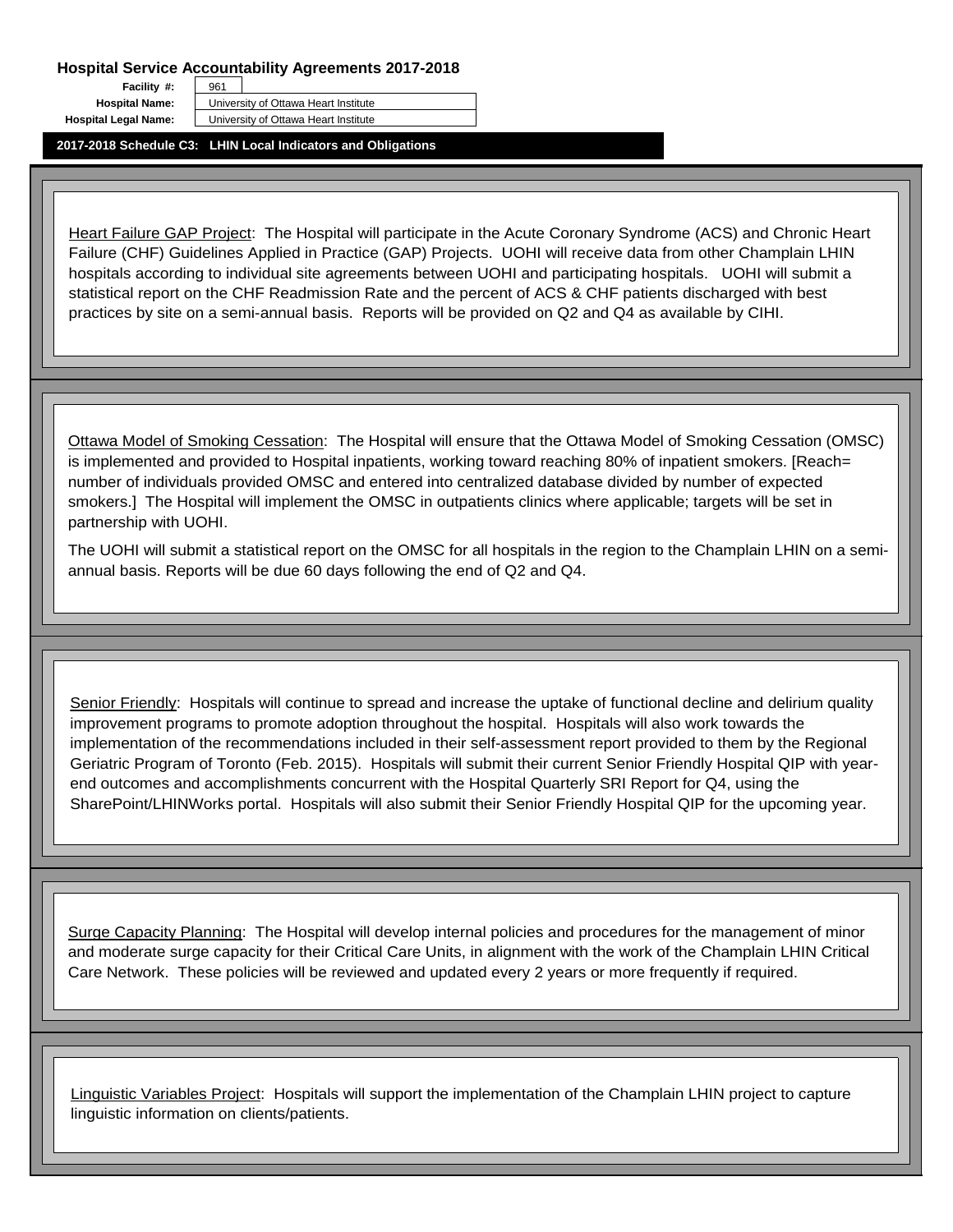961

**Facility #: Hospital Legal Name:** University of Ottawa Heart Institute

**Hospital Name:** University of Ottawa Heart Institute

**2017-2018 Schedule C3: LHIN Local Indicators and Obligations**

Life or Limb Policy and Repatriation Agreement: The Hospital will comply with the Life or Limb Policy and the Champlain LHIN Hospital Patient Repatriation Policy. The Hospital is expected to use the online Repatriation Tool hosted by CritiCall Ontario for all repatriations. The Hospital will collect and submit information that will support ongoing monitoring and performance measurement as required. Hospitals are expected to review and improve their performance relative to the provincial Life or Limb and Repatriation policies and are expected to achieve and maintain a rate of 90% of patients repatriated within 48 hours.

Integrated Decision Support: The HSP will collaborate in the planning of a Regional Integrated Decision Support System as required.

Ancillary Activities for Revenue Generation and Investment: In compliance with the BOND policy, hospitals contemplating significant new or expanded ancillary activities will consult with the LHIN prior to making contractual commitments; the LHIN may request a business case and conduct a risk assessment prior to providing support or endorsement for such activities.

Corporate Reporting: Hospitals will report audited consolidated corporate financial results and inter-company arrangements within 90 days of fiscal year-end.

Indigenous Cultural Awareness: The HSP will report on the activities it has undertaken during the fiscal year to increase the indigenous cultural awareness and sensitivity of its staff, physicians and volunteers throughout the organization. This supports the goal of improving access to health services and health outcomes for indigenous people. The Indigenous Cultural Awareness Report, using a template to be provided by the LHIN, is due to the LHIN by April 30, 2018 and should be submitted using the subject line: 2017-18 Indigenous Cultural Awareness Report to ch.accountabilityteam@lhins.on.ca . HSPs that have multiple accountability agreements with the LHIN should provide one aggregated report for the corporation.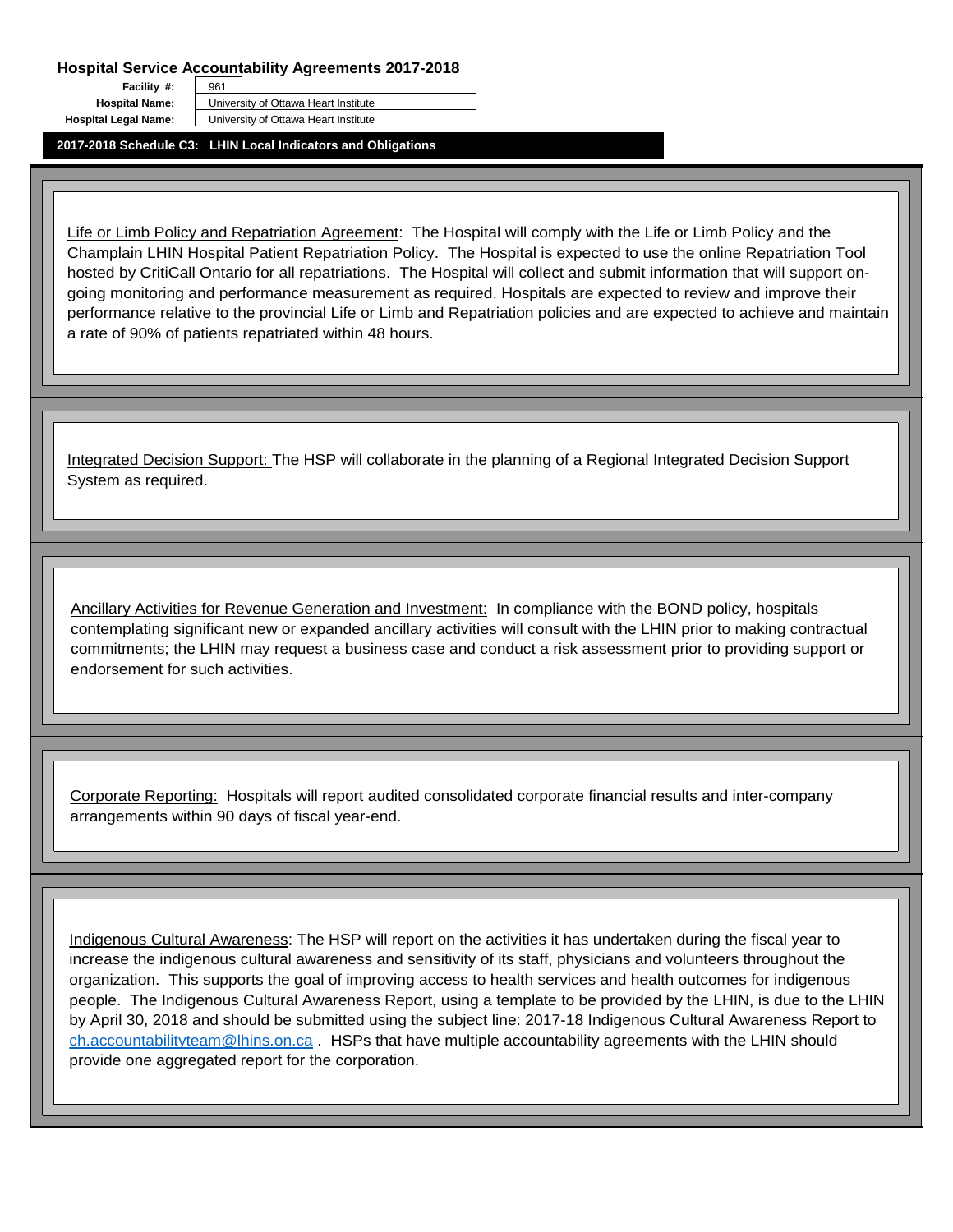**Facility #:** 

**Hospital Name:** University of Ottawa Heart Institute

**Hospital Legal Name:** University of Ottawa Heart Institute

**2017-2018 Schedule C3: LHIN Local Indicators and Obligations**

961

Executive Succession: The HSP must inform the LHIN prior to undertaking a recruitment or appointment process for a CEO or Executive Director.

Health Links: The Health Service Provider, in collaboration with the Health Link lead and partners, will contribute to the scaling and sustainability of Health Links care coordination with patients/clients with complex needs, including the identification of clients, and as appropriate, delivery of coordinated care to achieve the 2017-18 target number of coordinated care plans.

The HSP will contact the primary care provider to make a follow-up appointment within 7 days of discharge for Health Link patients for whom it is appropriate.

Acute Care Readmissions for Select Chronic Conditions: The Hospital will monitor its rate of readmissions within 30 days for select HIG groups and develop and implement plans as necessary to ensure that its rate is below target. The Hospital target is: 15.5%.

% Acute ALC Days: The Hospital will achieve a target of 9.46%<br>MRI: The Hospital will collaborate with other MRI service providers in the LHIN to implement the recommendations of the third party report.

Cardiac Bypass Surgery Wait Time: The Hospital will achieve Percent of Priority IV cases completed within priority targets for Cardiac Bypass Surgery of ≥90%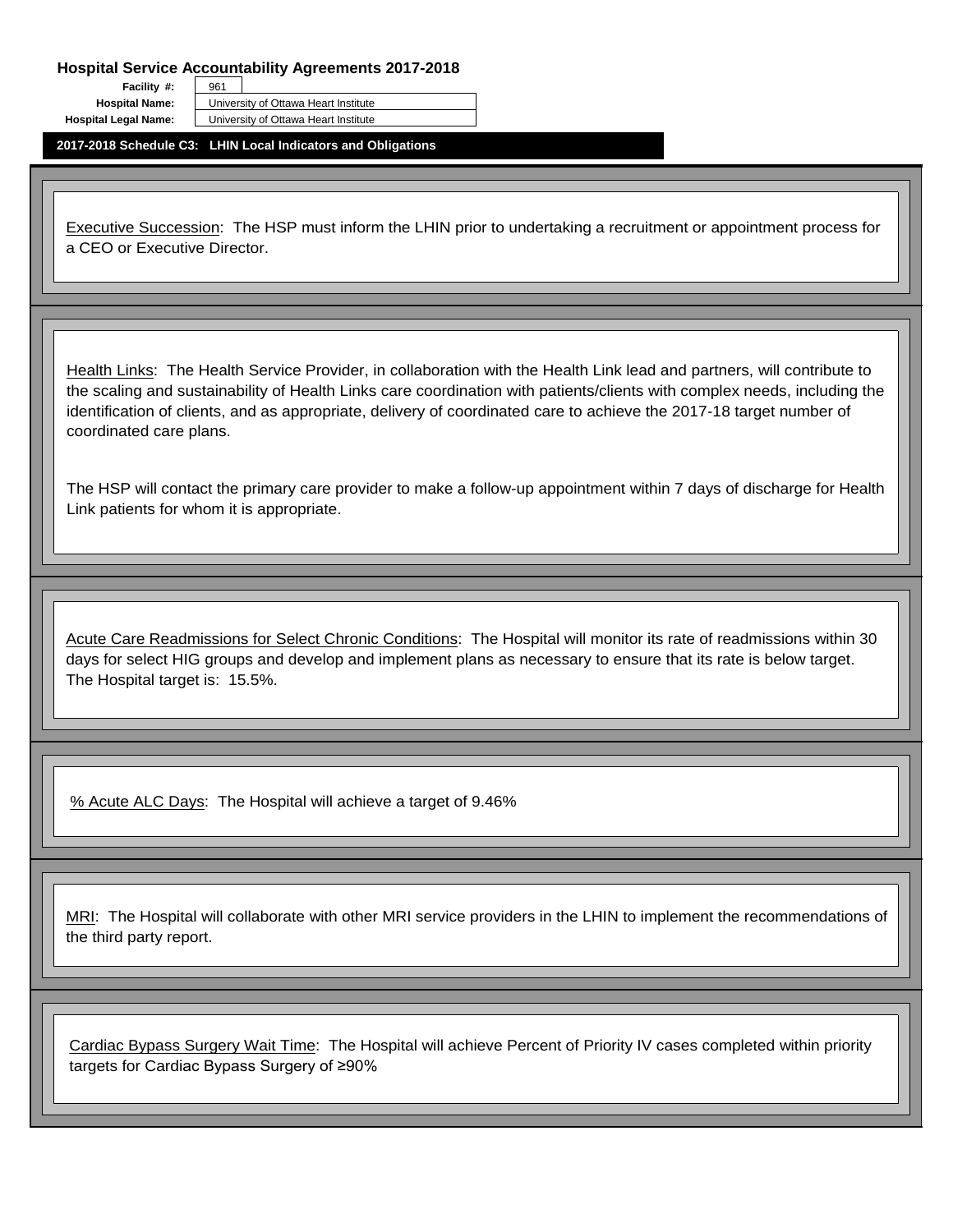961

**Facility #:** 

**Hospital Name:** University of Ottawa Heart Institute

**Hospital Legal Name:** University of Ottawa Heart Institute

**2017-2018 Schedule C3: LHIN Local Indicators and Obligations**

Quality Based Procedures: The Hospital will maintain awareness, and continue to implement and reinforce, the best practices contained in new and existing Quality Based Procedure (QBP) clinical handbooks to support optimal patient care.

Sub-region Planning: The Champlain LHIN has established five sub-regions in order to improve patient and client health outcomes through population health planning and integrated service delivery. HSPS are expected to collaborate in the development of sub-region planning, and to contribute to more coordinated care for sub-regional populations across the continuum of primary, home, community, and long-term care and to improve transitions from hospital to community care. This will require close collaboration and partnership with primary care providers in each sub-region in meeting the needs of their patients.

Shared Non-clinical Services: The Health Service Provider will participate in the development of a region-wide strategic plan and implementation plan for shared non-clinical services. This will include, but will not be limited to, engagement with the Champlain LHIN Shared Services Regionalization Committee and consideration of the emerging recommendations of the Province of Ontario Healthcare Sector Supply Chain Strategy.

Sub-acute Care Plan Implementation: The Health Service Provider will maintain an awareness of the Champlain LHIN Sub-acute Care Plan and participate in implementation as requested by the LHIN. For the purpose of implementation planning, the Health Service Provider's 2015-16 rehabilitation and complex continuing care bed capacity and associated financial capacity will be the basis for the plan's capacity and resource assumptions. Baseline 2015-16 capacity is defined as: 2015-16 approved HAPS bed numbers, 2015-16 Ontario Cost Distribution Methodology (OCDM) costs for the respective inpatient services, and associated ambulatory activity.